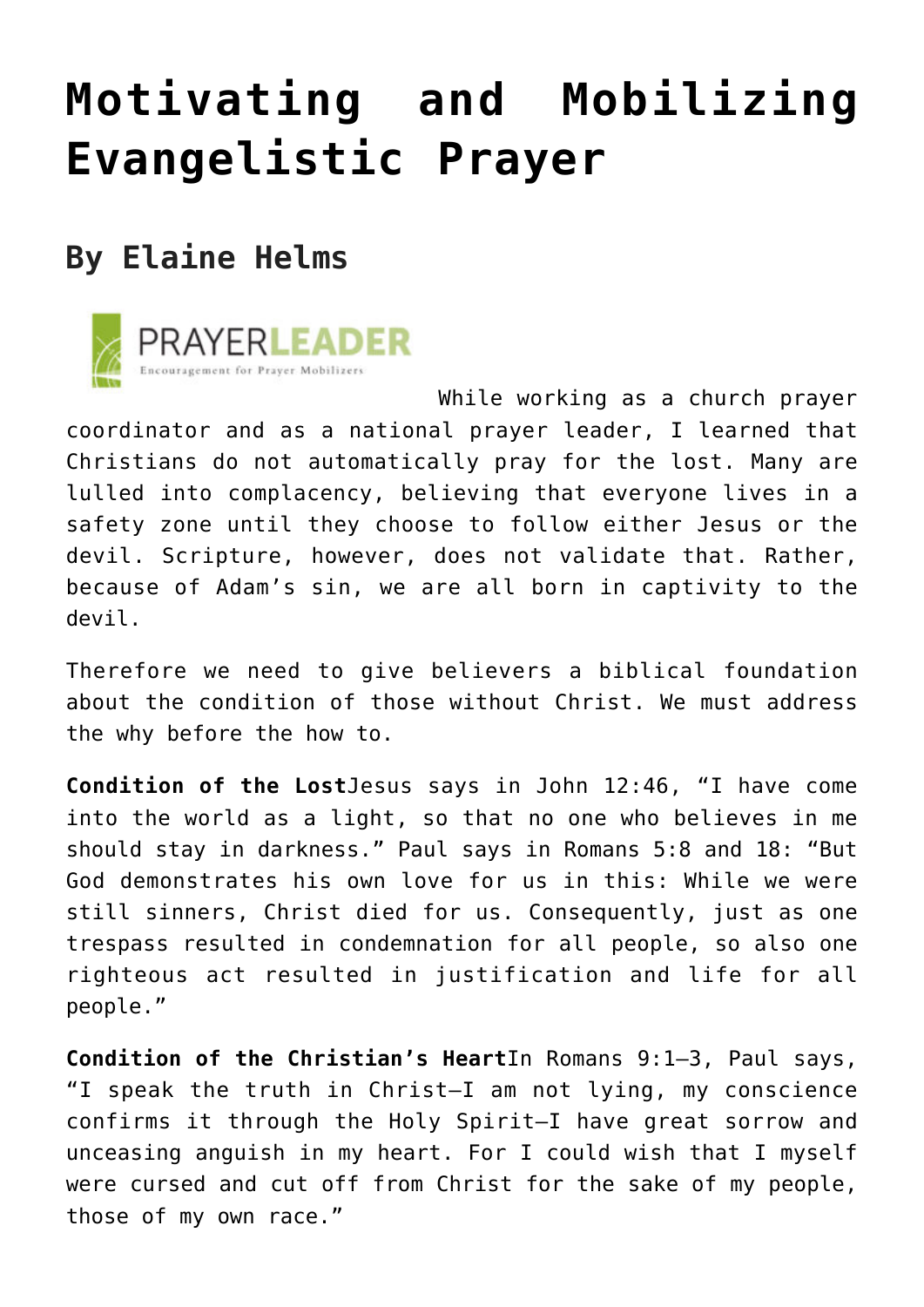With this verse in mind, we have to ask, "Do we feel that kind of grief? Do we care enough to pray for the lost? When was the last time we lost sleep, staying up all night weeping before the Lord, asking God to draw our family members, neighbors, and/or friends to Jesus?"

**Discovering Lost People**Before we can pray for the lost, we must discover lost people around us. One method for raising awareness is to hand out index cards. Ask members of your prayer group to write numbers on the card. Then, make a list: #1, the name of their neighbor to the right; #2, the name of their neighbor on the left; and #3, the name of their neighbor across the street. Typically, people do not even know their neighbors' names. This exercise can help Christians see their neighborhoods as a mission field.

Other questions to ask: Who do we see regularly at the grocery store, dry cleaners, or favorite restaurant? Does that cashier know Jesus? What about the waitress who serves you? Ask them if there is any way you can pray for them; their answer will give you insight about their spiritual condition. Once we allow God to give us a heart for lost people, we can begin to pray using specific strategies:

- **Prayerwalking**: One method of evangelistic prayer is prayerwalking. Praying on site will give us insight about our neighbors and their needs. In nice weather, people may be in the yard and you can engage them in conversation. If we offer to pray for our neighbors and they give a request, we then have a reason to go back to follow up with them. When neighbors know you are a praying person, they will find you in a crisis.
- **Prayer Triplets:** Prayer triplets are three friends joining in agreement to pray for three lost people each, with accountability to faithfully pray. Choose people who live near you or who you see weekly at Bible study, church, work, or in your neighborhood. Your prayer time can be as short as 15 minutes, allowing each one to lift